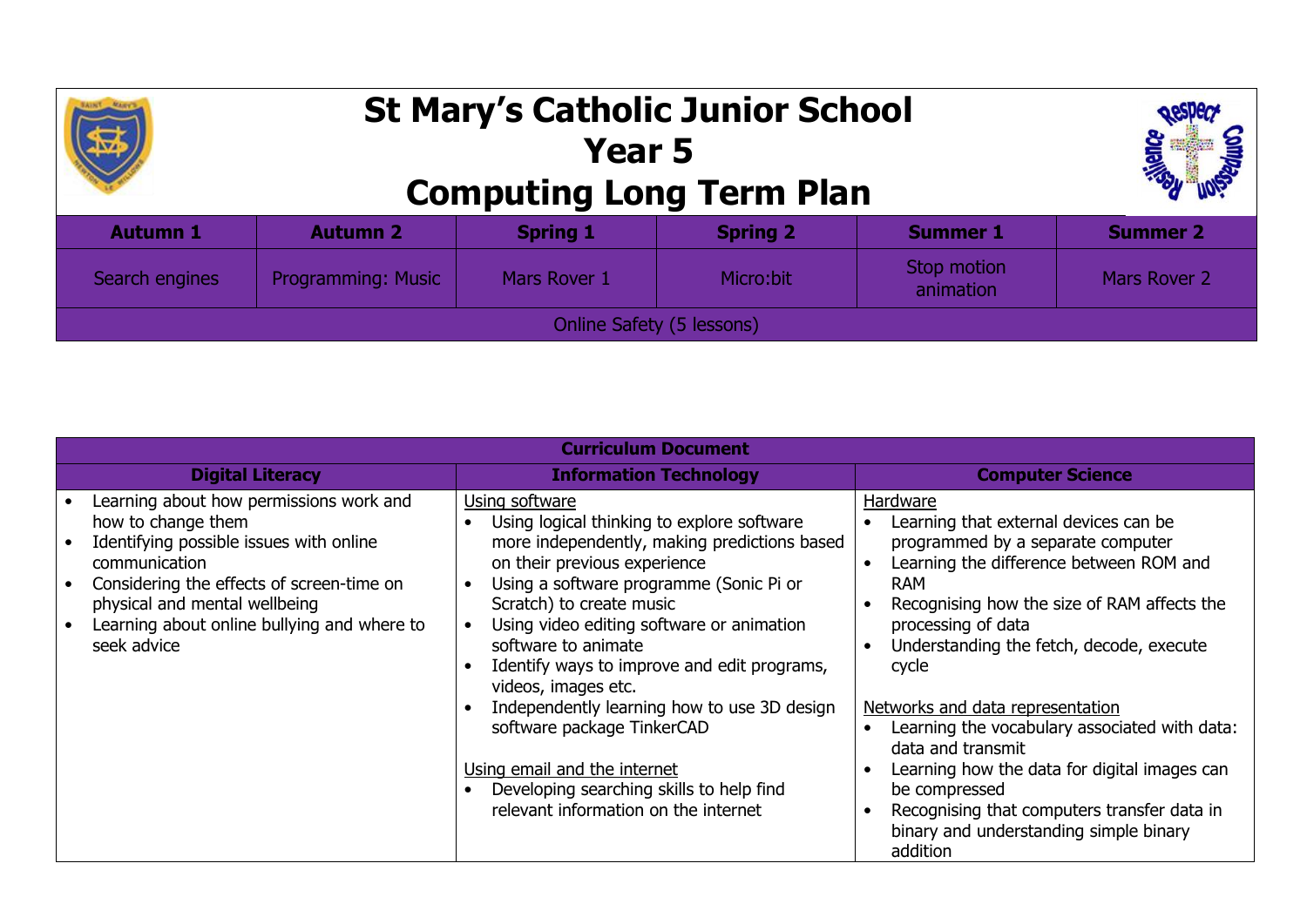| Understanding how apps can access our<br>personal information and how to alter the<br>permissions.<br><b>Using Data</b><br>Understanding how data is collected<br>Wider use of technology<br>Learn about different forms of communication that<br>have enveloped with the use of technology | Relating binary signals (Boolean) to the simple<br>character-based language, ASCII<br>Learning that messages can be sent by binary<br>code, reading binary up to 8 characters and<br>carrying out binary calculations<br>Understanding how bit patterns represent<br>images as pixels<br>Computational thinking<br>Decomposing animations into a series of<br>$\bullet$<br>images<br>Decomposing a program without support<br>Decomposing a story to be able to plan a<br>program to tell a story<br>Predicting how software will work based on<br>previous experience<br>Writing more complex algorithms for a<br>purpose |
|---------------------------------------------------------------------------------------------------------------------------------------------------------------------------------------------------------------------------------------------------------------------------------------------|----------------------------------------------------------------------------------------------------------------------------------------------------------------------------------------------------------------------------------------------------------------------------------------------------------------------------------------------------------------------------------------------------------------------------------------------------------------------------------------------------------------------------------------------------------------------------------------------------------------------------|
|                                                                                                                                                                                                                                                                                             | Programming<br>Programming an animation<br>Iterating and developing their programming as<br>they work<br>Beginning to use nested loops (loops within<br>loops)<br>Debugging their own code<br>Writing code to create a desired<br>effect<br>Using a range of programming commands<br>Using repetition within a program<br>Amending code within a live scenario                                                                                                                                                                                                                                                             |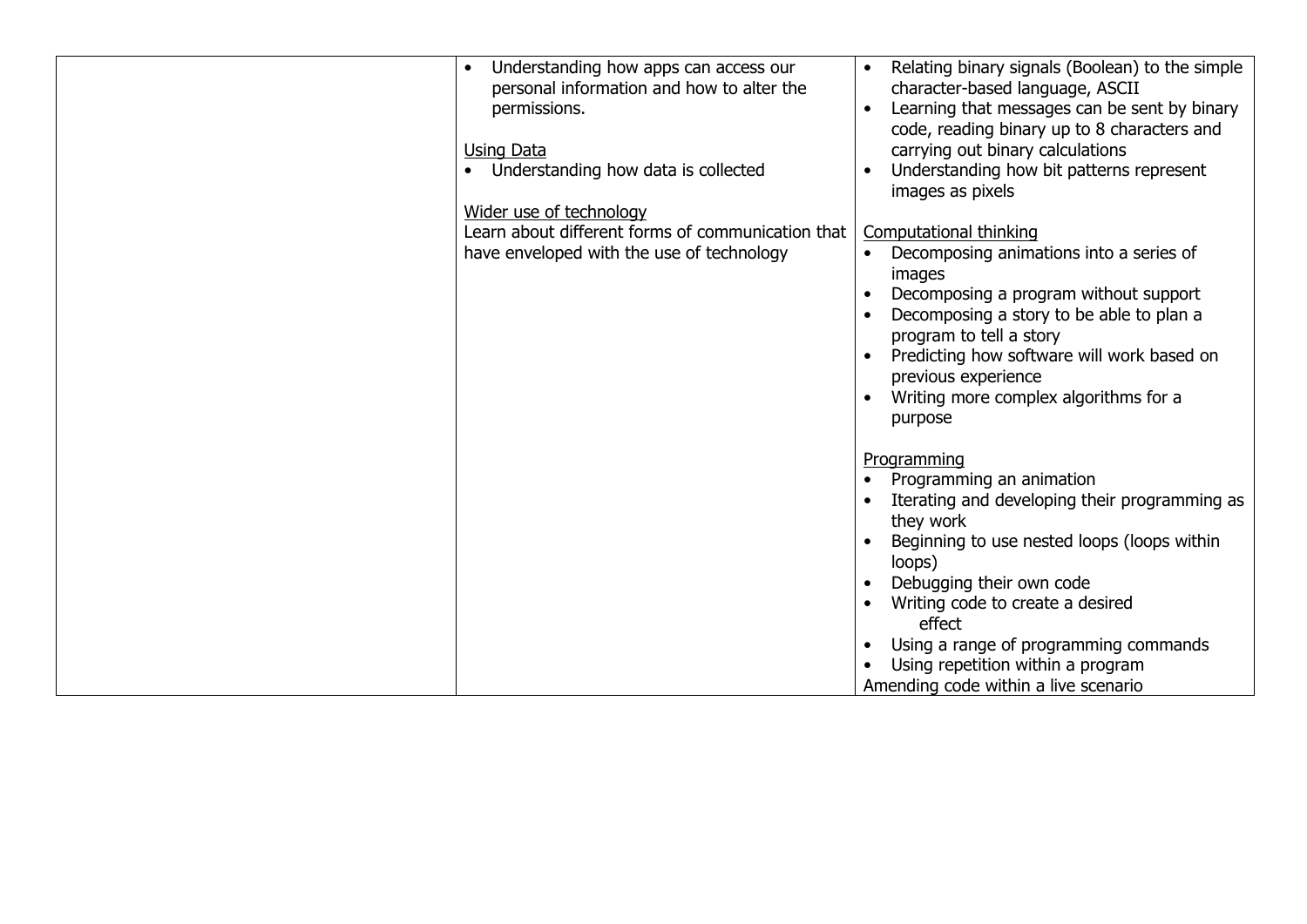| <b>CURRICULUM ENTITLEMENT</b> |           |                                                                                |                                                                          |                                                                  |           |                                                                                                                                                                               |  |
|-------------------------------|-----------|--------------------------------------------------------------------------------|--------------------------------------------------------------------------|------------------------------------------------------------------|-----------|-------------------------------------------------------------------------------------------------------------------------------------------------------------------------------|--|
|                               |           | <b>Key Computing Knowledge</b>                                                 |                                                                          | <b>Vocabulary</b>                                                |           | Assessment Criteria - 'Can I? statements'                                                                                                                                     |  |
| <b>Online Safety</b>          | $\bullet$ | To understand how apps<br>can access our personal                              | Accurate<br>information                                                  | Online<br>communication                                          |           | Can I show an understanding that passwords need to<br>strong and that apps do require some form of passwords?                                                                 |  |
|                               |           | information and how to<br>alter the permissions                                | Advice<br>App permissions                                                | Opinion<br>Organisation(s)<br>Password                           | $\bullet$ | Can I recognise different types of online communication<br>and know who to go to if I need help with any                                                                      |  |
|                               | $\bullet$ | To be aware of the positive<br>and negative aspects of<br>online communication | Application(s)<br>Apps<br>Bully(ing)                                     | Personal<br>information                                          |           | communication matters online?                                                                                                                                                 |  |
|                               |           |                                                                                | Communication                                                            | Positive                                                         | $\bullet$ | Can I search for simple information about a person, such as<br>their birthday or key life moments?                                                                            |  |
|                               |           | To understand how online<br>information can be used to<br>form judgements      | Emojis<br><b>Health</b><br>In-app                                        | contributions<br>Private<br>information                          |           | Can I show that I know what bullying is and that it can<br>occur both online and in the real world?                                                                           |  |
|                               |           | To discover ways to<br>overcome bullying                                       | purchases<br>Information<br>Judgement                                    | Real world<br>Strong<br>password                                 |           | Can I recognise when health and wellbeing are being<br>affected in either a positive or negative way through online<br>use? Can I offer a couple of advice tips to combat the |  |
|                               |           | To understand how<br>technology can affect health<br>and wellbeing             | Memes<br>Mental health<br><b>Mindfulness</b><br>Mini-biography<br>Online | Summarise<br>Support<br>Technology<br>Trusted adult<br>Wellbeing |           | negative effects of online use?                                                                                                                                               |  |
| <b>Search</b><br>engines      | $\bullet$ | To understand what a<br>search engine is and how<br>to use it                  | Algorithm<br>Appropriate<br>Copyright<br>Correct                         | Keywords<br><b>Network</b><br>Privacy<br>Rank                    | $\bullet$ | Can I explain what a search engine is, suggesting several<br>search engines to use and explaining how to use them to<br>find websites and information?                        |  |
|                               |           | To be aware that not<br>everything online is true                              | Credit<br>Data leak                                                      | Real<br>Search engine                                            | $\bullet$ | Can I suggest that things online aren't always true and<br>recognise what to check for?                                                                                       |  |
|                               |           | To search effectively                                                          | Deceive<br>Fair<br>Fake                                                  | Search engine<br><b>TASK</b><br>Web crawler                      | $\bullet$ | Can I explain why keywords are important and what TASK<br>stands for, using these strategies to search effectively?                                                           |  |
|                               |           | To create an informative<br>poster                                             | Inappropriate<br>Incorrect<br>Index                                      | Website                                                          | $\bullet$ | Can I recognise the terms 'copyright' and 'fair use' and<br>combining text and images in a poster?                                                                            |  |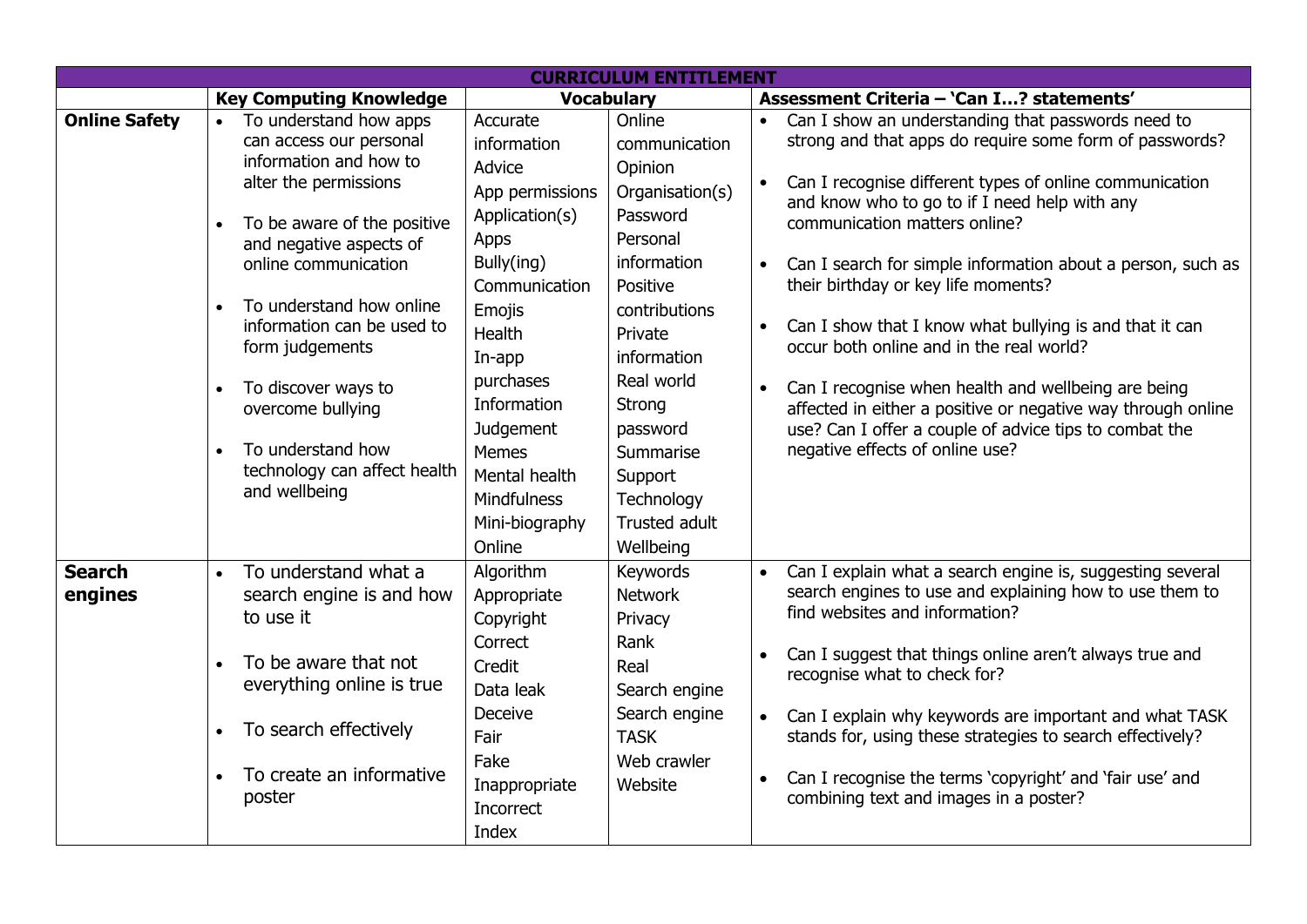|                                     |                                                               | To understand how<br>search engines work                                                                                                                                                                                                                                                                 | Information                                                                                                                                                                                                                                           |                                                                                                                                                                                                                                                 | $\bullet$                                                     | Can I make parallels between book searching and internet<br>searching, explaining the role of web crawlers and                                                                                                                                                                                                                                                                                                                                                                                                                                                                                                                                                                                                                                                               |
|-------------------------------------|---------------------------------------------------------------|----------------------------------------------------------------------------------------------------------------------------------------------------------------------------------------------------------------------------------------------------------------------------------------------------------|-------------------------------------------------------------------------------------------------------------------------------------------------------------------------------------------------------------------------------------------------------|-------------------------------------------------------------------------------------------------------------------------------------------------------------------------------------------------------------------------------------------------|---------------------------------------------------------------|------------------------------------------------------------------------------------------------------------------------------------------------------------------------------------------------------------------------------------------------------------------------------------------------------------------------------------------------------------------------------------------------------------------------------------------------------------------------------------------------------------------------------------------------------------------------------------------------------------------------------------------------------------------------------------------------------------------------------------------------------------------------------|
| <b>Programming:</b><br><b>Music</b> | $\bullet$<br>$\bullet$<br>$\bullet$<br>$\bullet$<br>$\bullet$ | To tinker<br>To create a program that<br>plays themed music<br>To plan a soundtrack<br>program<br>To program a soundtrack<br>To program music                                                                                                                                                            | Beat<br><b>Buffer</b><br><b>Bugs</b><br>Code<br>Coding<br>Command(s)<br>Debug<br>Debugging<br>Decompose<br>Error(s)<br>Format<br><b>Instructions</b><br>Live code<br>Live loops<br>Loop<br>Melody<br>Mindmap<br><b>Music</b><br>Output<br>Performance | Pitch<br>Plan<br>Play<br>Predict<br>Program<br>Programming<br>Rehearsal<br>Repeat<br>Repetition<br>Rhythm<br>Sleep<br>Sonic Pi<br>Soundtrack<br>Spacing<br>Tempo<br>Timbre<br><b>Tinker</b><br><b>Tutorials</b><br><b>Typing</b><br><b>Typo</b> | $\bullet$<br>$\bullet$<br>$\bullet$<br>$\bullet$<br>$\bullet$ | recognising that results are rated to decide rank?<br>Can I test and change ideas throughout the lesson? Can I<br>explain what the basic commands do: 'play', 'sleep', '2.times<br>do'<br>Can I explain how my program linked to the theme?<br>Including a loop in their work. Correcting their own simple<br>mistakes.<br>Can I explain my scene in the story? Am I able to link the<br>musical concepts to my scene? Can I recognise that I can<br>program my music in that way?<br>Can I include a live loop and explaining its function? Using<br>samples effectively to enhance music.<br>Can I code a piece of music that combined a variety of<br>structures? Using loops in their programming. Recognising<br>that programming music is a way to apply their skills. |
| <b>Mars Rover 1</b>                 | $\bullet$<br>$\bullet$<br>$\bullet$                           | To identify how and why<br>data is collected from space<br>To identify how messages<br>can be sent using binary<br>code<br>To read and calculate<br>numbers using binary code<br>To identify the computer<br>architecture of the Mars<br>Rovers<br>To use simple operations to<br>calculate bit patterns | 8-bit binary<br>Addition<br><b>ASCII</b><br>Binary<br>Binary code<br>Binary numbers<br>Boolean<br><b>Byte</b><br>Communicate<br>Construction<br><b>CPU</b><br>Data<br>Data<br>transmission                                                            | <b>Instructions</b><br>Internet<br>Mars Rover<br>Moon<br>Numerical data<br>Output<br>Planet<br>Radio signal<br><b>RAM</b><br>Research<br><b>Scientist</b><br>Sequence<br>Signal<br>Simulation<br>Space                                          | $\bullet$<br>$\bullet$                                        | Can I identify some of the types of data which the Mars<br>Rover could collect (for example, photos)?Can I explain how<br>the Mars Rover transmits the data back to Earth (radio<br>waves) and the challenges involved in this (the great<br>distance)? Researching a comparative fact about the<br>distance to Mars.<br>Can I read any number in binary, up to eight bits?<br>Can I identify input, processing and output on the Mars<br>Rovers?<br>Can I read binary numbers and grasp the concept of binary<br>addition?                                                                                                                                                                                                                                                  |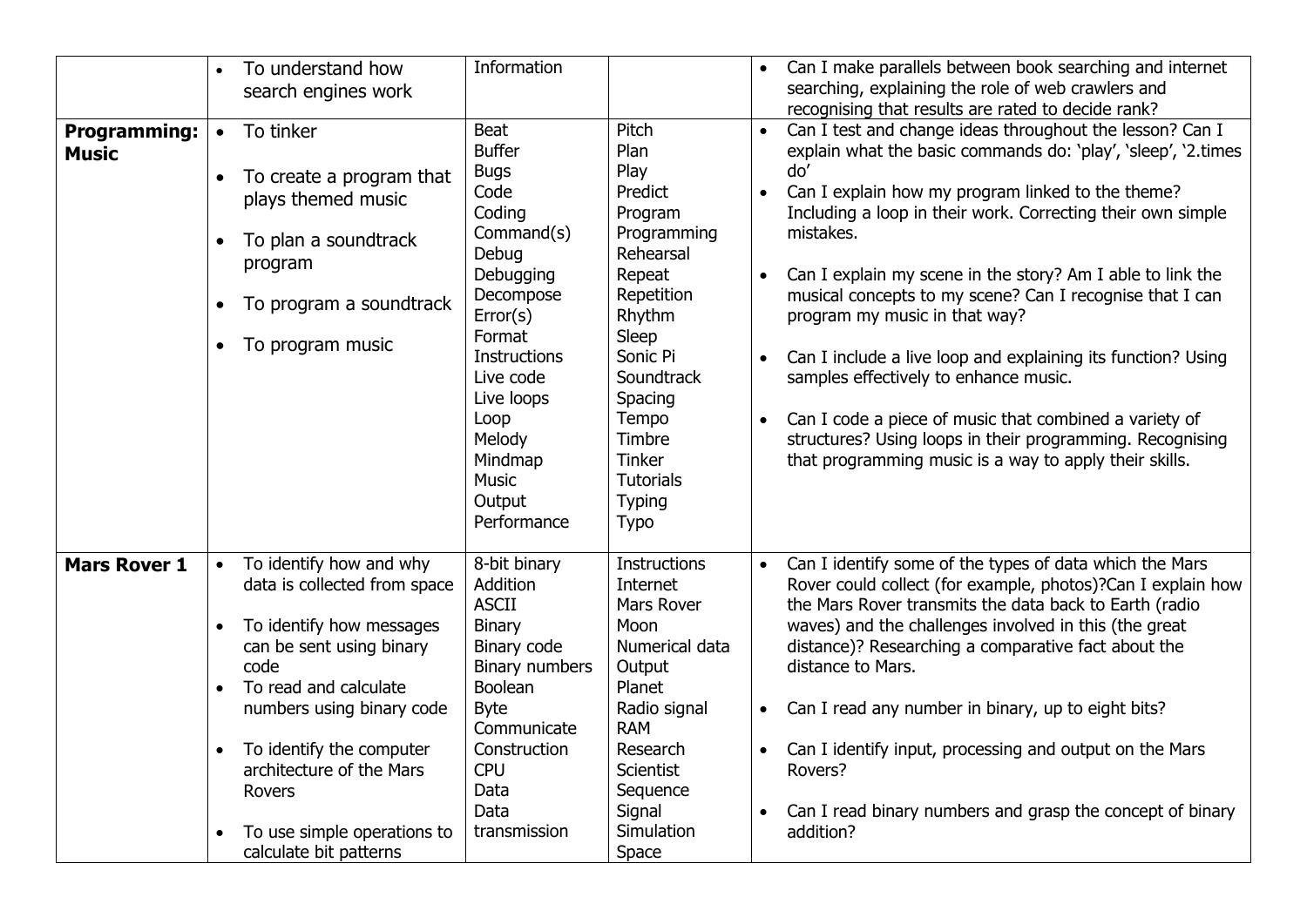|                                 | To represent binary as text<br>$\bullet$                                                                                                | Decimal<br>numbers<br>Design<br><b>Discovery</b><br><b>Distance</b><br>Hexadecimal<br>Input                                                                                                                                                                                           | Subtraction<br>Technology<br>Transmit                                                                                                                                                                                                                                                                        |                                     | Can I relate binary signals (Boolean) to a simple character<br>based language, ASCII?                                                                                                                                                                                                                                                                                                                                                                                                                                                                                                                                                                                                    |
|---------------------------------|-----------------------------------------------------------------------------------------------------------------------------------------|---------------------------------------------------------------------------------------------------------------------------------------------------------------------------------------------------------------------------------------------------------------------------------------|--------------------------------------------------------------------------------------------------------------------------------------------------------------------------------------------------------------------------------------------------------------------------------------------------------------|-------------------------------------|------------------------------------------------------------------------------------------------------------------------------------------------------------------------------------------------------------------------------------------------------------------------------------------------------------------------------------------------------------------------------------------------------------------------------------------------------------------------------------------------------------------------------------------------------------------------------------------------------------------------------------------------------------------------------------------|
| <b>Micro:bit</b>                | To tinker<br>$\bullet$<br>To program an animation<br>$\bullet$<br>To recognise coding<br>structures<br>To create a program<br>$\bullet$ | Algorithm<br>Animation<br>App<br>Block(s)<br>Bluetooth<br>Code<br>Code block(s)<br>Coding<br>Connection<br>Create<br>Debug<br>Decompose<br>Decomposing<br>Designing<br>Desktop<br><b>Device</b><br>Download<br>Images<br>Input<br>Inputs<br><b>Instructions</b><br>Internet<br>Laptop | Load<br>Loop<br>Menu<br>Micro:bit<br>Outputs<br>Pairing<br>Pedometer<br>Polling<br>Predict<br>Program<br>Programmer<br>Programming<br>Repetition<br>Reset<br>Sabotage<br>Scoreboard<br>Screen<br>Systematic<br><b>Tablet</b><br>Tinkering<br><b>USB</b><br>Variables<br>Webpage<br>Wifi<br>Wireless<br>Wires | $\bullet$<br>$\bullet$<br>$\bullet$ | Can I show confidence to clip blocks together and predict<br>what will happen? Can I make connections with previous<br>programming interfaces they've used, e.g. Scratch?<br>Can I create my own images to make the animation and<br>recognising the difference between 'on start' and 'forever'?<br>Can I recognise blocks I've used previously, identifying<br>inputs and outputs used and making predictions about how<br>variables work?<br>Can I choose appropriate blocks to complete the program<br>and attempting the challenges independently?<br>Can I break a program down into smaller steps, suggesting<br>appropriate blocks and matching the algorithm to the<br>program? |
| <b>Stop motion</b><br>animation | To understand what<br>$\bullet$<br>animation is                                                                                         | Animation<br>Animator<br>Background<br>Character                                                                                                                                                                                                                                      | Frame(s)<br>Model<br>Moving images<br>Onion skinning                                                                                                                                                                                                                                                         | $\bullet$                           | Can I create a toy with simple images with a single<br>movement?                                                                                                                                                                                                                                                                                                                                                                                                                                                                                                                                                                                                                         |